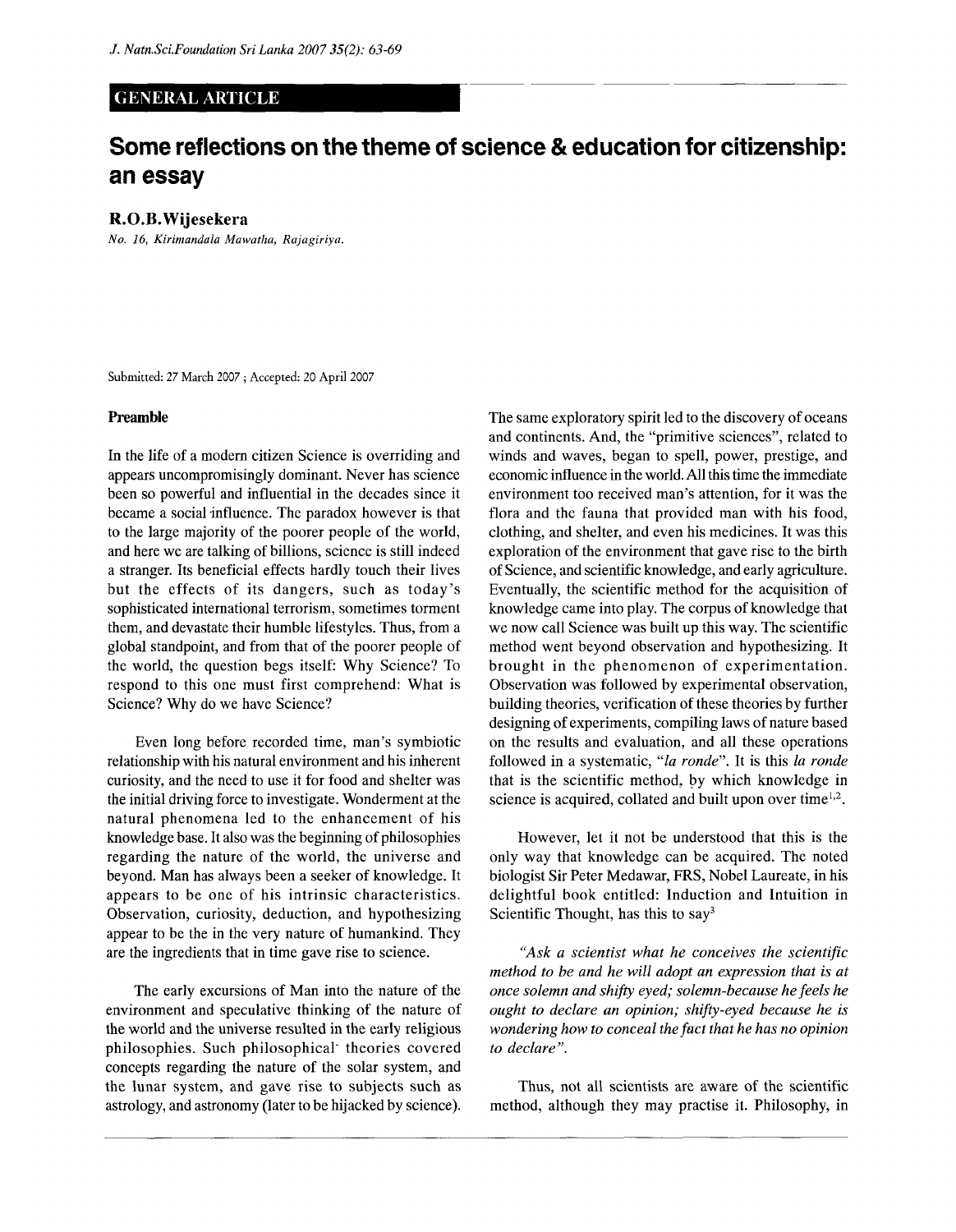contrast, remains as such, not being verifiable by the type of experimentation we know of *in* science. As a consequence, philosophy could reach out to beyond the practical limitations of science, but remains abstract and with lesser practical relationship to man and his environment. However, the compelling symbiosis between man and the environment remains to this day, and leads to the craving of more knowledge, if it were for need as well as for greed. This craving is the driving force of science and exploration itself-life being inevitably a series of explorations. Thus science and the build up of scientific knowledge brings with it, prospects for man's continued sustenance as a species. It also brings dangers about which we shall deal with later.

#### **Science for whom, and for what?**

Some further questions emerge which demand responses: Why does mankind want Science? For what is Science? For whom is Science?

Let us now consider these.

Today Science is indeed part of the modern world's culture3,4 . Its real beginnings as modern science commenced after the Industrial Revolution in Europe, with the introduction of Newtonian Physics, and Robert Boyle's Laws in Chemistry. The founding of bodies, like the Royal Society in England and the Academie Royale des Sciences, in France, was also the beginning of organized science in Europe with these new institutions gaining the patronage of rulers like Charles the first, and Louis IV. Physics and Chemistry led the way to modern Biology with the Theories of Evolution of Charles Darwin<sup>1,4</sup>.

The discoveriess of the twentieth century have had the greatest impact on mankind. Researches on Natural Resources, both terrestrial and marine have led to a vast repertoire of knowledge for use by man for his benefit. The revolution in therapeutic agents came with the study of plant natural products which primitive man had been using and by studing the chemical structures of the molecules within them, man was able to make his own, for designed purposes. Synthetic polymers have revolutionized modern life, with materials that enable everything from computers to women's clothes, and now to nanotechnology. Studies of the winds and waves with man-made machines, ocean-draft, aircraft and satellites have enabled prediction of the weather to a nicety. Travel, transportation, and communications have changed, and are vastly different to what they were in the time of our own country's independence only half a century ago. Science and the science related technologies have moved the living style of citizens to a realm from where we cannot now recede. How many people, even some in remote areas of the globe, can now do without computers, cell phones, television, even i-pods and modern conveniences and transport?

Science is the agent of all this and we the citizens of the world cannot do without science. Besides, science is clearly now the factor that determines economic power and thus the level of life of all citizens<sup>4,5</sup>. If there is a vast difference between the rich nations and the poor, it parallels the respective capabilities in science and technology<sup>6</sup>. Yet there are three major characteristics, seemingly, the direct consequences of science that springs danger signals<sup>6,7</sup>.

Firstly, science as we have observed, and its benefits, have still to reach the poorest in the world. In a world of increasing prosperity and plentiful food supplies, about 840 million citizens still suffer from hunger and malnutrition. Of these, 799 million according to the Food and Agriculture Organization (FAO), live in developing countries where there is relatively little evidence of the beneficial effects of science. Although electricity and other forms of modern energy types operate in the affluent areas, their benefits have yet to reach a larger part of the world's citizens<sup>6,7</sup>.

The story is the same as regards water, health care, and social comforts<sup>8</sup>. Only, about 15% of the world 's population enjoys the bulk of 85% of the benefits of modern comforts.

Science has somehow or other, even accentuated the economic divide between the citizens of the rich countries and the poorest. Economic prosperity is now proportionate to the level of scientific capability.

Secondly, science has made awesome, the power of organized crime. The poorer countries as well the rich are both constantly embattled with this danger. Terrorism is indeed a global issue, but the danger is the fact that there is a political dichotomy in combating it. The impact of terrorism on the poorest sector received little attention, as the richer countries wade in to secure themselves. Recent examples of man-caused tragedies amply exemplify this.

Thirdly, science has given the world several selfdestructive handles which could be used with such horrendous destructive power, namely the potential of nuclear power, of genome related biotechnology and stem cell research. In this category, one may also place the potential of developments in contraceptive technology and the impact of their misuses. Hence in this aspect of danger, there is naught for our comfort. The science-political interface is responsible and this argues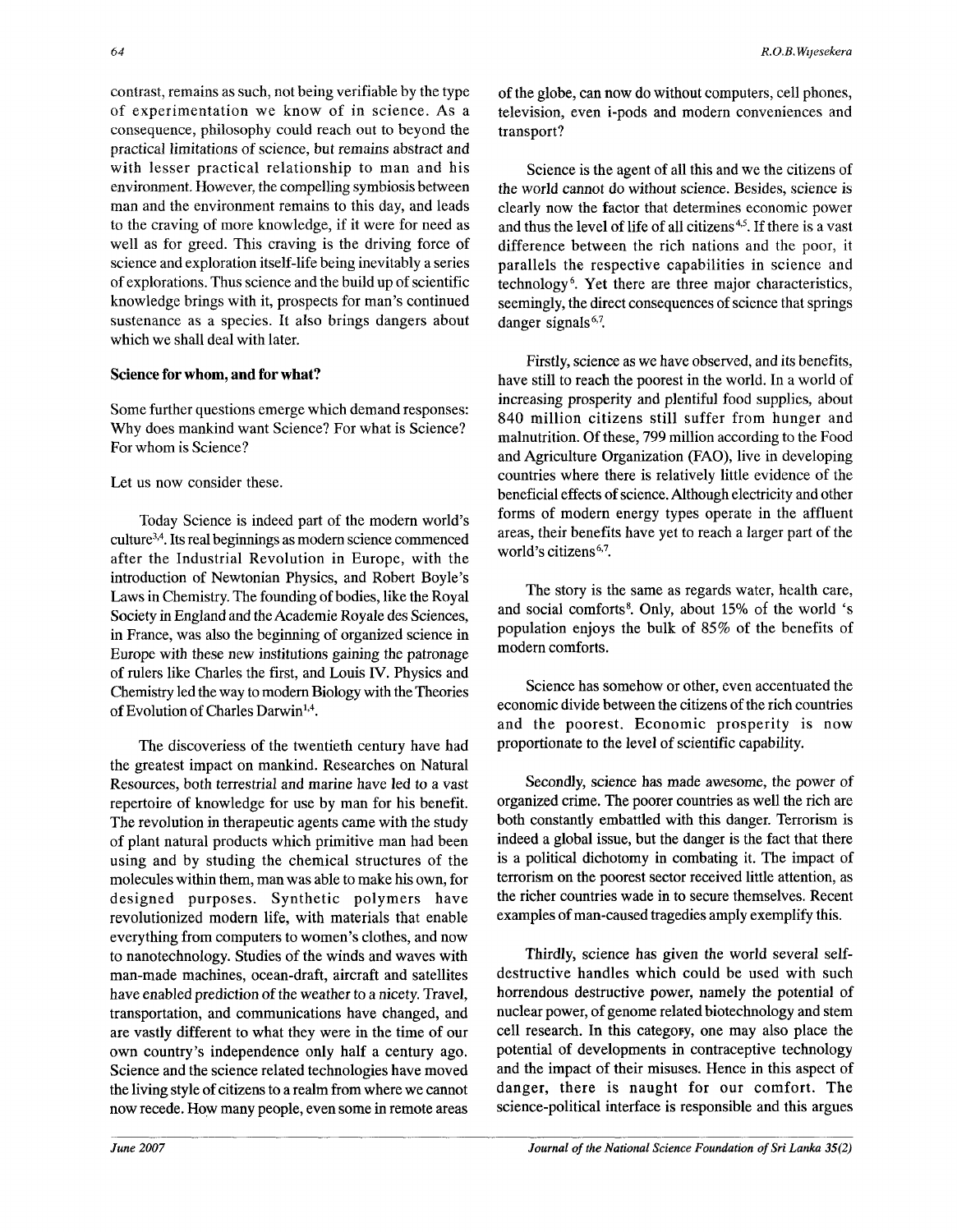for the importance of future science education: an education directed towards citizenship and leadership in all spheres.

#### **Science education- a challenge and a dilemma**

Recent events have shown that, on the crucial issue of education for citizenship, science education must be linked to a moral and ethical foundation, which can be seen as legitimate by ordinary citizens. It must also be accepted as being responsive to their needs and interests. How science is taught in universities and particularly in schools is also vital to a public understanding of science.

Indeed the questions beg themselves: Who teaches? Teaches What? Teaches whom? If a ten year old asks questions about the universe, the climate, evolution, materials and minerals, plants and animals, the teacher should be equipped to reach for the information and deliver it to the student within his or her framework of comprehension. This means that curricula, teacher training, and teacher mechanisms, media and materials should be attuned to the new generation, who have been nurtured in a scientifically fashioned milieu. In addition can we install in the minimum university curriculum, the concept of scientists who are concerned genuinely for truth and clarification, if only for the rewarding experience of finding order and beauty in a chaotic jumble of natural events? May I quote<sup>9</sup> the words of eminent American Physicist, Professor I.I. Rabi: *"It is my belief that teaching science well in schools and universities is to enable students to learn what science is. It is to enable them to catch a glimpse of the heritage of man's experience and his symbiotic relationship with his environment. It is to understand man's experience in the context of the vast changes that surround us, born of new revelations enabled by the same technologies that appear awesomely foreboding"* 

The teaching of science therefore assumes a particularly crucial perspective<sup>10</sup>. How science is taught is vital to promoting a public understanding of science, which had consequences in the understanding of scientific matters by those entrusted with governance at all levels. I believe that students can best learn science by indulging in scientific inquiry themselves. They would find it appealing if the science they are learning is meaningfully connected to their own lives. It becomes then a memorable experience and not something to be memorized. Universities and schools should integrate scientific exploration with other disciplines for example, history, geography, languages, art and literature<sup>11,12</sup>. And as leading edge research releases new facts and concepts, the older untenable ones should be jettisoned. In this way, students will be responsive to new insights and knowledge.

What then are the main elements in the teaching of science? Firstly, there is the need to impart knowledge of and build a concept of what science is. This means that students should understand:

- a) The heritage of scientific experience.
- b) What sort of people made science?
- c) How they did it and what they did.
- d) The social implication of the technologies generated by science.

To do this, there must be people who are able to bridge the abysmal gap between cultures that are nurtured via science, with those like ours that are encumbered by tradition. Rodney Nochols puts it thus<sup>13</sup>.

*"...The paradoxical and unfortunate mix of the modern and the mystical is understandable in terms of public trust of the scientific community. Debates on the environment, energy, and defence, engage apparent experts on every side of the issues. Hotly contested cases in court proceedings and legislative hearings may make it seem that scientific evidence is less reliable, less certain than was previously believed. Seeing this pattern students lose the natural curiosity about truthful explanations, become cynical about the motives of experts and wonder whether science and mathematics are worth the time and effort to master."* 

Add to this the third world phenomena of what has been referred to as 'quitting science', where students are attracted away from science due to other more compelling and remunerativee alternatives such as computing, management, marketing, accountancy etc<sup>7</sup>. Thus, the teaching of science must engage a whole new process. The process has to be installed and has to be forged with a continuous and harmonious association between those who teach science and non-science subjects. The goal must be one of delivering a composite literacy.

Those who actually do science know the manner in which we think about science itself. It is the manner in which we are trained to order the knowledge gathered by research, and try to understand the principles that could possibly give the results that are observed<sup>12-15</sup>. But one wonders if we do often enough look at the instrument that is science itself. What about the technologies that may be generated by the instrument? How could such be used or even misused? What are the best conditions for the scientific knowledge to be'employed to serve the needs we perceive? What are the factors that may be 'inimical for further growth? In what manner can we merge science into traditional methods to obtain the best of their wisdom? What factors would bring about the profitable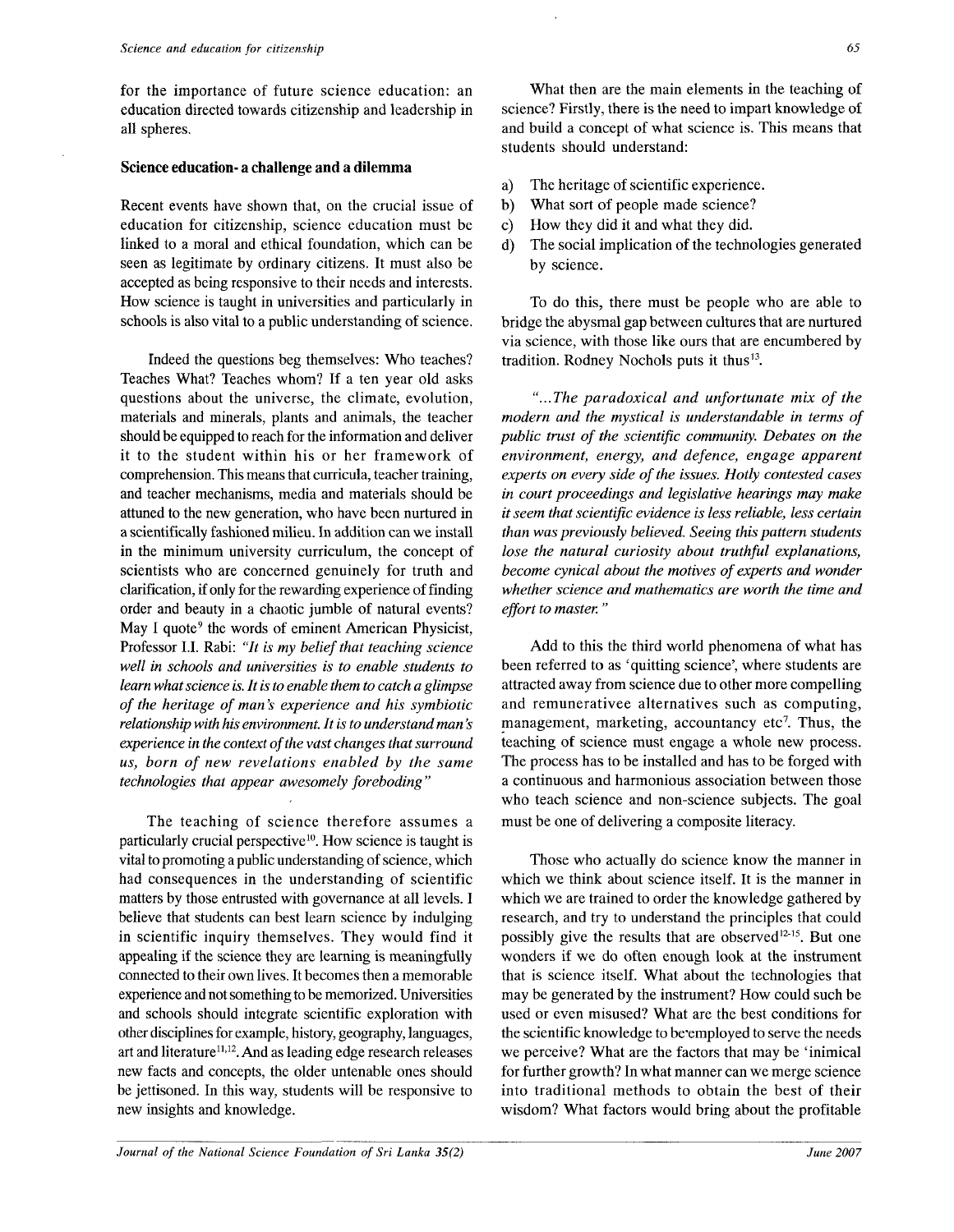use of science, and how may misuse be prevented? These are some of the reflections that scientists themselves should be trained to dwell on.

Therefore, unless we develop a critical understanding of how science works and functions in the human context, and most important would be the context of the vast majority that is the poor of the nations of the world, social problems in the use of science would undoubtedly arise. We can observe these in attempting to bring science to improve local industry which has a rural dimension.

One may be permitted a digression here to cite an example that was once encountered. In the 1970's, the author and his research team were in the process of modernizing the traditional methods of distillation of essential oils in the rural areas of the southern coastline around Ambalangoda. One simple problem was that the oil distilled from cinnamon leaf was coloured green and was not acceptable to buyers. The colour was primarily due to the use of copper metal coils for the condensers. No amount of verbal scientific arguments, were acceptable to the distillers. They perceived the oils had to bear the colour of the leaves! Ultimately, a demonstration using glass apparatus to obtain colourless oil was the answer, coupled with another demonstration that the verdigris from the copper tainted the colourless oil green.

The scientific principles were easy to incorporate into the knowledge at village level when the critical facts were visibly demonstrated. It was easy then to incorporate further technological advances such as the use of multitubular condensers made of stainless steel, since the credibility of science has been established.

#### Some **emerging concepts**

E.O. Wilson, the eminent biologist, who delivered a keynote address at a Conference on 'The Unity of Knowledge' organized by the New York Academy of Sciences<sup>10,16</sup> explained the concept he described in his book entitled 'Consilience - The Unity of Knowledge'. He asserted, that borderline disciplines such as cognitive neuroscience, human genetics, human socio-biology and biological anthropology would together provide us with a conception of human nature, and a unity of the natural and the human sciences. He dubbed this 'Consilience' which he subtitled as the Unity of Knowledge. Already the concepts of Wilson are bearing practical manifestations in the integration of the biological and the social sciences. However, what are the implications of such a concept in the teaching of science and liberal arts at the level of school and university? Thomas Tritton,<sup>16</sup> a biochemist, believes that integrated knowledge and highly

specialized research should co-exist, and that they would reinforce one another. He has however cautioned that "interdisciplinary" and "multi-disciplinary" could become covers for dilettantism and shallow level work.

Leon Ledermann, a mathematician, in considering science teaching and curricula has stated<sup>13</sup>. "the teaching *must employ the student's knowledge of biology, chemistry, physics, and mathematics, to provide, a coherence of understanding, which must also include history."* He has proposed new curricula flowing seamlessly from physics and mathematics, through chemistry, biochemistry, and biological systems including the brain-mind connection. This he considers, if carried out in a proper manner, would contribute much to a wider knowledge of the science, and would enhance student as well as public interest in science.

The question that has received attention recently is whether all knowledge in intrinsically consilient. By that is meant, whether the broad branches of knowledge represented by the natural sciences, the social sciences and humanities are linked in some as yet strange manner. One concept is that they are connected by broad domains of less explored phenomena awaiting cooperative elucidation and understanding. Already several new sciences have emerged that appear to "bridge" the broad domains. They are such as: cognitive neuroscience or brain science, human genetics, human socio-biology and environmental biology. These flow from the side of the natural sciences. Then from the side of the social sciences the "domain-bridging" entities such as cognitive psychology and biological anthropology have emerged. In his major work E.O. Wilson $10$  dwells deeply on the significance of these bridging entities, of the knowledge domain, and believes that elucidation of them will eventually establish the concept of the unity of knowledge.

### **History of Science**

This brings us to the importance of the history of science<sup>4,13,17</sup>. The history of science depicts the story of the development of mankind's progressive ideas and their application towards the rise of technology through the ages. The ages of primitive technology were designated as the stone-age, the iron-age, the bronze-age etc. The ages that followed the industrial revolution too-which were science based-also bore technological tags such as the steam age, the electricity age, the electronic age, the nuclear age. Now we have come to the ages of information technology, biotechnology and nanotechnology.

It is important in the social context as well as in the understanding of science and technology to be aware of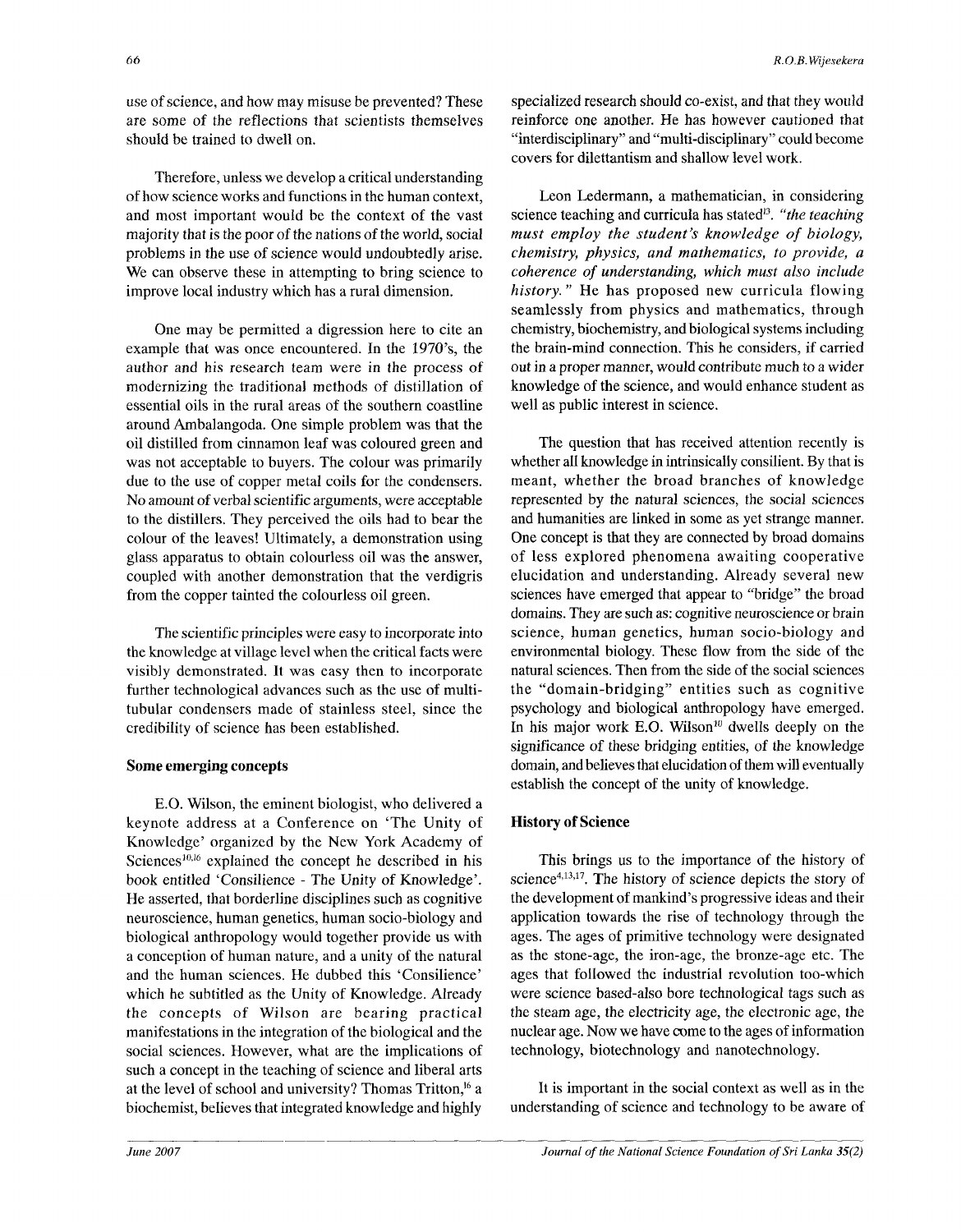the historical developments in any field of relevance, and how several different disciplines of science have invariably contributed towards landmark events in science. Computers and the information revolution would not have been possible but for developments in chemistry, physics, and materials science. Developmentss in X-ray crystallography contributed massively in the elucidation of the structure of DNA, which has led to a billion dollar industry. The physical basis of modern disease diagnosis is another example of the success of the collaborative endeavours among different disciplines, which is also a massive industry today. Examples of such are now legion, which make the history of science such an absorbing subject of study for scientists, sociologists and historians. It represents the history of a major activity of humankind<sup>17</sup>.

#### **Knowledge and Wisdom**

In this context there is another aspect that should indeed be recognized. This is the difference between what we term as Knowledge and what is designated as Wisdom. Knowledge is the corpus of facts stored in the memory. The facts drawn *via* science are mostly related by certain recognized laws. Experience, curiosity and accumulated information are constituent components of our knowledge base. But wisdom is a quality of a different hue. Wisdom includes very much the experience of other people as well, their actions, information gathered by reading about them, observing the actions of others through history, literature, art, music, even archaeology and paleontology. This means a knowledge and experience and even understanding of the humanities. And in the service of civilization and in preparation for citizenship, it is wisdom that we have to strive for, in the teaching, learning, understanding and practice of science. For the acquisition of such wisdom, the teaching of science has to be re-tuned.

In the modern stage the formidable challenge lies in the fact that we are preparing students for a world that would be strange to teachers, stranger to students and all concerned and is change dependent. If one imagines what the world was at the time countries such as ours were granted independence, and compare it with what we experience today, we have some idea of the rate and extent of change. But scientific advances will ensure the rate of change in the future will be exponential in comparison. It will therefore be crucial that in educating students for future citizenship, they must develop the ability to function in strange, unpredictable, and even unforeseeable situations and this will be the norm. The strong framework of tradition that has kept the societies relatively stable, yet also, stationary, will no longer be relevant or functional.

What will be the impact one wonders of the movement towards the unity of all knowledge, or of all knowledge being consilient, on the question of science and education for future citizenship? We should see this in a global setting, and indeed in the context of Sri Lanka? We may recall as stated heretofore, that science is a global activity and any indigenous scientific activity must have a link to global science. Initially we have also to accept that in Sri Lanka we are a pre-science culture. We have to initiate school learning in a manner that bestrides the vast gap between a modern scientific culture and our own prevalent traditional modes. Most times our traditional knowledge if properly harnessed would have considerable value. There is considerable merit in our systems of civil engineering, building, use of indigenous materials, our healthcare systems, our indigenous foods and food habits and methods of agriculture. Accordingly the possibility exists for the teaching of the core disciplines, supplemented by such chosen electives as the history of science, economic aspects, ayurvedic principles, agricultural practices, health and nutrition,, the environment, the earth sciences, astronomy and astrology etc.

This calls for a paradigm change in school curricula and the curricula taught in the universities. It calls for teachers, teacher-trainers, university dons and other committed parties to work collegially together, to establish the knowledge coherence. Students will then be enabled to learn science as potent methodology and as a way of thinking and acquiring knowledge, and using it, not just as an accumulation of factual knowledge. This also calls for teachers to be afforded the opportunity, and obliged to constantly develop their professionalism and attendant skills, which will enable them to creatively effect the changes, that will lead to a new culture of learning led by the new concepts of a coherence of knowledge.

Hence, the school/university teaching must take a turn to revise the prevailing methods. Our greatest block is the methodology that has evolved around the 'tuition syndrome' prevalent in the Sri Lankan milieu. The syndrome has to be course-corrected. The goal must be to provide citizens not merely with scientific information, but with a scientific approach and methodology to bring to the solution of problems. Educational processes will have to be identified and put into operation, and these should result in the surfacing of such capabilities as adaptation and the ability to contend with new problems and new opportunities and give impetus to creativity and imagination. This means that in their learning process they must have practical experience of interdisciplinary as well as trans-disciplinary problems. Thus, in schools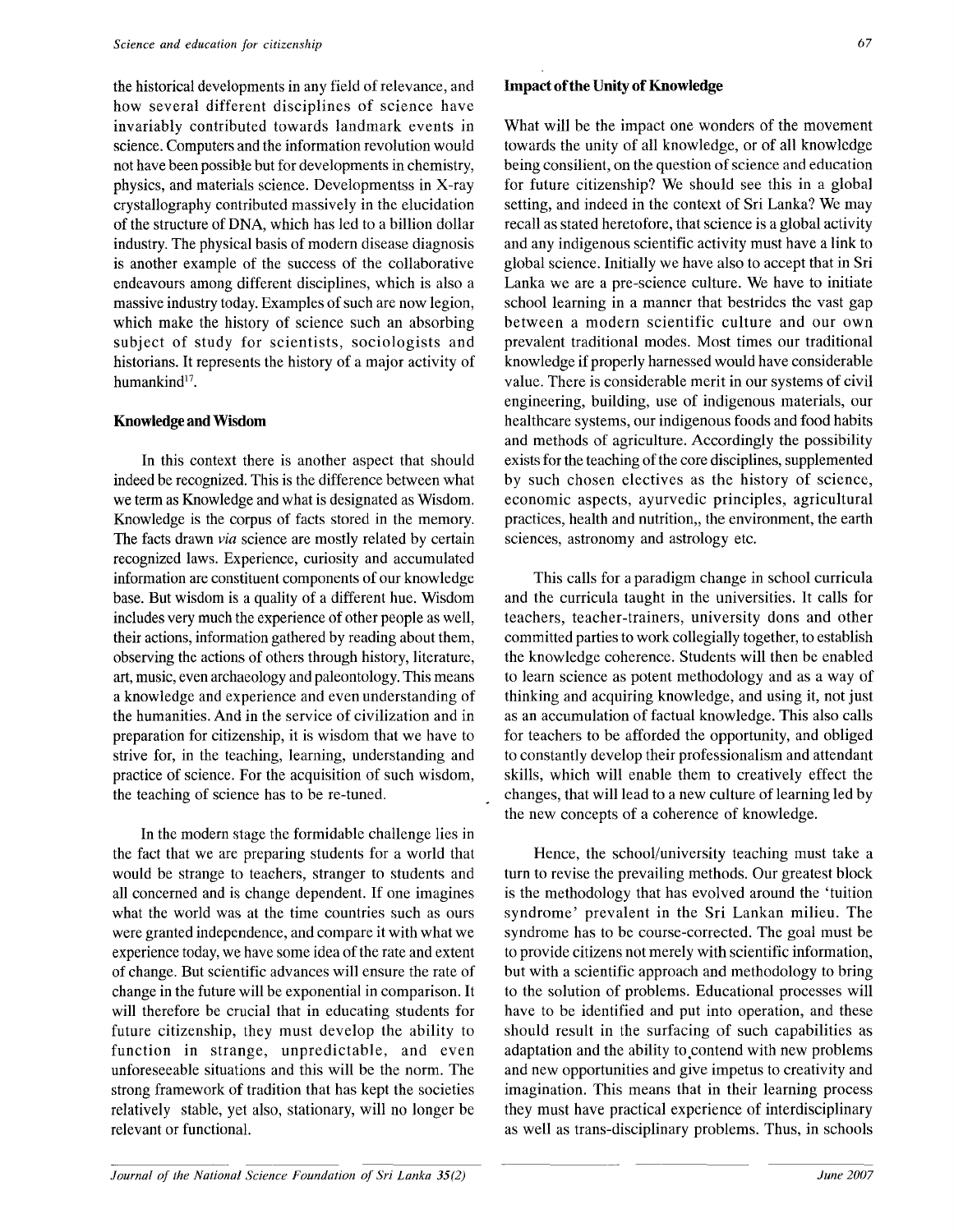and the universities we will have to look across the entire range of the scientific knowledge base, and combine this with the wisdom of the humanities in some cohesive fashion. Hopefully, such methods will develop citizens with an ability to continually interact with a world in change. Obviously, the important component of such education must be the life-long learning habit, with modern information technology as the guide.

### **Concluding observations**

**In** a world gone crazy in the pursuit of wealth and power, driven by science and technology, with demand and marketing as the accelerators, what matters is the manner in which scientists themselves cope with their inevitable involvement in public affairs. They should be concerned with values and goals, whether in research, in services or in policy formulation and execution. The moral- dimension and respect for the traditional knowledge,- albeit in a rational manner, for there is a wealth of wisdom in traditional knowledge and concepts,-must be paramount in the work of scientists on the local milieu.

On the other hand it must be borne in mind that scientists, that is the scientific community, belong to the Republic of Science, which is international,<sup>14</sup> and elitist by its very nature. Only scientists can participate in its deliberations and governance. But, as we observed earlier, science and the technology that derives from it, is today the very foundation of economic power and global wealth. And at the interface of science and politics the environment becomes treacherous. Politicians, those engaged in governance, and even the public, indulge in the debate with regard to applications of science and technology. The issues affect everyone. They may concern Agriculture, Food, Health, Water, Natural Resources, Energy, the Environment, Industry, and both man-made and natural disasters. They may also concern countering crime, and decisions to be made such as the suitability of genetically manipulated foods and the exercise of authority, over such other mattes that bear considerable scientific intervention.

At the same time, every citizen has a right to be heard whether it is within or without a framework of democracy at least a right to be heard. It is advantageous for the country to make certain that the majority of its citizens possess a basically rounded knowledge through appropriate education, particularly those in public and corporate governance. This makes it imperative that every citizen has some idea of the world we live in, dominantly intertwined by the culture pattern set by science and technology. Thus, an education *about* science is just as important as an education *in* science. An education based

on the Unity of Knowledge<sup>16</sup> may be a considerably good foundation.

The school curriculum that is exemplified by the international *baccalaureate* may be a modest beginning towards this end. There is common consent in the present science dominated world, that education in science and technology, whatever the intellectual and social dimensions are, is a key factor in the preparation of students for citizenship and the national workforce.

Accordingly, participation in global science is very much a national issue. A naive recipe would be a total withdrawal from global science: that would be suicidal. Hence the management of science and education in a country becomes crucial to its future citizenry, and to its very existence. This means the acquisition of a national capability in regard to pertinent discipline areas, the maintenance of adequate scientific personnel and institutions in research, in teaching and in other creative and productive activity, and, enabling them to interact continually with structural framework of society. The nation's future citizens have to be educated and conditioned, to address the formidable challenges that will face them.

Did that genius of a playwright William Shakespeare envisage it all when he wrote<sup>18</sup> . *"Hereafter in a better world than this, I should desire more Love and Knowledge ".* 

#### **References**

- 1. Van Doren C. (1991). *A History of Knowledge: Past, Present and Future,* Ballantine Books, New York.
- 2. Ciba Foundation Symposium 1(1973): Civilization and Science in Conflict of Collaboration? (Eds. Wolstenholme & Connor) Ciba foundation, London 1993.
- 3. Medawar P.B. (1969). Induction and intuition in scientific thought. Jayne Lectures for 1968. American Philosophical Society, Philadelphia, USA.
- 4. Bernal J.D. (1969). *Science in History.* Harmondsworth: Penguin Books (Pelican Edition).
- 5. Zaragoza EM. (1999). Science to what purpose? *Editorial,*  UNESCO Courier, Paris.
- 6. Wijesekera R.O.B. (2001). *Global Science and Third World Pigmies:* Occasional Paper No 40, Central Bank of Sri Lanka, Colombo.
- 7. Wijesekera R.O.B. (2002). Pedestrians on the Highways of Global Science, *COSTED occasional paper* NO 7, ICSU-COSTED, Chennai, India.
- 8. Shiva V. (2002). *Water Wars .'Privatisation, Pollution and Profit.* South End Press, Cambridge, Massachusetts, USA.
- 9. Rabi L.L.(1970). *Science: the Centre of Culture.* World Publishing Co; New York.
- 10. Wilson E.O. (2001). How to unify knowledge. *Annals of the NY Academy of Sciences* 935:12-17. New York Academy of Sciences, New York.